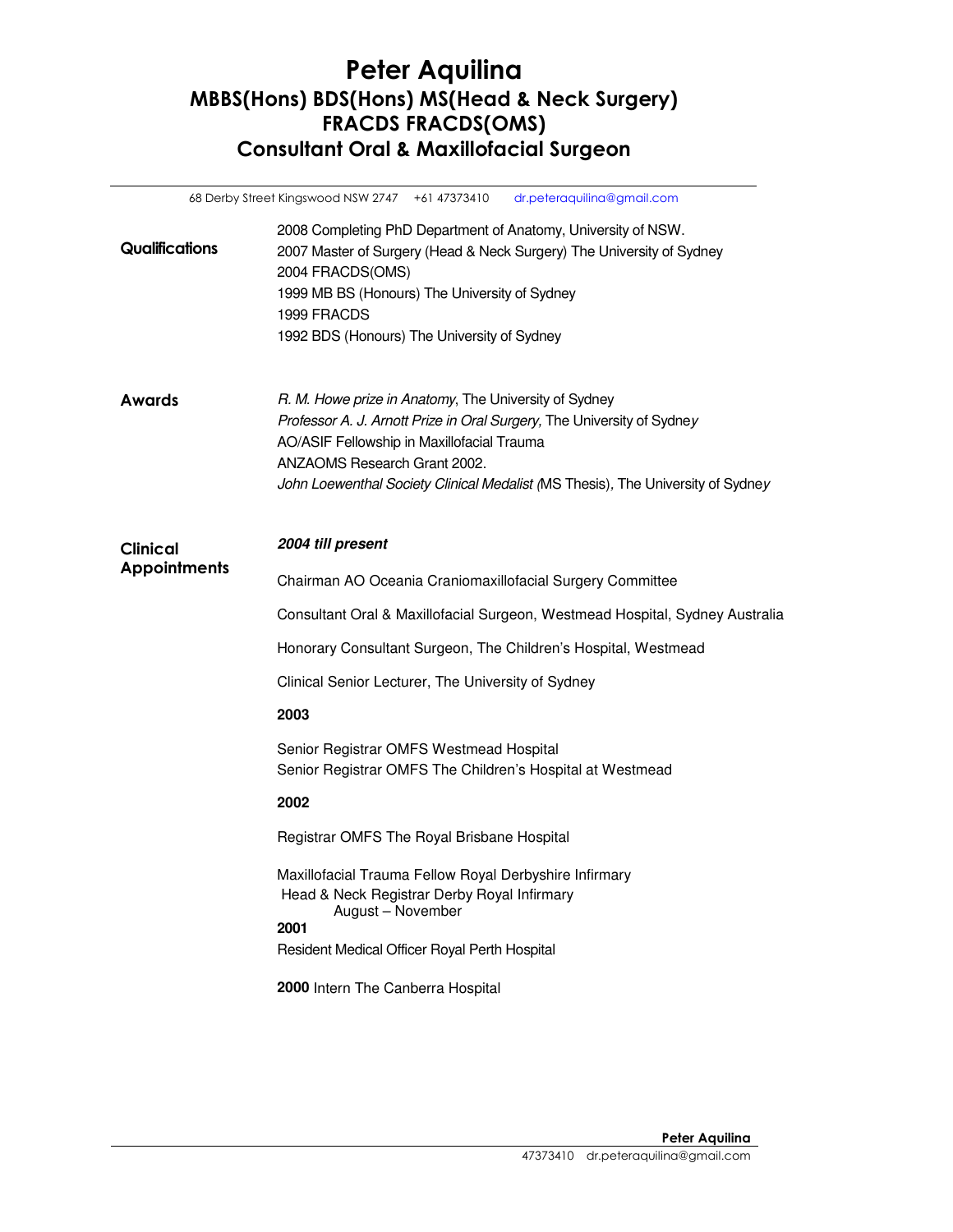| <b>Publications</b>         |                | 1. Professional & patient delay in the diagnosis of head and neck cancer.<br>Master of Surgery (Head & Neck Surgery) Thesis, The University of<br>Sydney.                                                   |
|-----------------------------|----------------|-------------------------------------------------------------------------------------------------------------------------------------------------------------------------------------------------------------|
|                             |                | 2. Intraocular pressure changes secondary to reduction of orbito-<br>zygomatic complex fractures. Paton G, Aquilina PJ, Lynham A. J Oral<br>Maxillofac Surg 2006, 64 100-103                                |
|                             |                | 3. Reduction of a chronic bilateral temporomandibular joint dislocation<br>utilising IMF screws and Botulinum Toxin A. Aquilina PJ, Vickers R,<br>McKellar G. Brit J Oral Maxillofac Surg. 2004 42, 272-273 |
|                             |                | 4. Surgical emphysema following restorative dental treatment. Aquilina<br>PJ, McKellar G. Emerg Med Aust 2004 16, 244-246                                                                                   |
|                             |                | 5. Crohns disease with oral presenting signs masquerading as chronic<br>osteomyelitis. Aquilina PJ, Savage NW, Lynham A. Aust Dent J<br>2003;48:(2):134-137.                                                |
|                             |                | 6. Serious sequlea of maxillofacial Infections. Aquilina PJ, Lynham A.<br>Med J of Aust 2003 179, 551-552.                                                                                                  |
| <b>Current Research</b>     |                | A prospective multicentre study of the relationship of tumour thickness and<br>volume to the incidence of cervical node metastasis, local control and survival in<br>oral squamous cell carcinoma.          |
|                             | Sydney 2007    | A prospective study of factors influencing delay in diagnosis of patients with<br>head and neck cancer. Thesis submitted & awarded Credit University of                                                     |
|                             | teeth.         | A Finite Element Analysis of Mandibular Fractures with and without wisdom                                                                                                                                   |
|                             |                | Finite element analysis of the stability of various fixation methods used in<br>orthognathic surgery.                                                                                                       |
|                             |                | A patient preference study of treatment options in oral cancer.                                                                                                                                             |
|                             | questionnaire. | Evidence-based interpretation guidelines (EBIG) for the EORTC QLQ-C30                                                                                                                                       |
|                             | $\bullet$      | Advanced Symposium on Orbital Trauma Halkidiki Greece May 2008                                                                                                                                              |
| <b>Accreditations &amp;</b> | ٠              | Tips for Trainers Course. August 2006.                                                                                                                                                                      |
| <b>Courses Attended</b>     | $\bullet$      | SORG Conference on Craniomaxillofacial Surgery. Turkey May 2006                                                                                                                                             |
|                             | ٠              | Head & Neck Surgery Master Class Coventry UK June 2005                                                                                                                                                      |
|                             | $\bullet$      | AO/ASIF Advanced Craniomaxillofacial Surgery Course Davos Switzerland<br>December 2004                                                                                                                      |
|                             | ٠              | AO/ASIF Maxillofacial Trauma Course Melbourne June 2003                                                                                                                                                     |
|                             | ٠              | Marx Oral Pathology Course Sydney 2003                                                                                                                                                                      |
|                             | ٠              | Westmead Oral & Maxillofacial Surgery Course 2003                                                                                                                                                           |
|                             | ٠              | Care of the Critically III Surgical Patient (CCrISP) June 2002                                                                                                                                              |
|                             | ٠              | AO/ASIF Maxillofacial Trauma Surgery June 2002                                                                                                                                                              |
|                             | ٠              | Portsmouth Free Flap Course August 2002                                                                                                                                                                     |
|                             | ٠              | AO International Maxillofacial Trauma Fellow, 2002                                                                                                                                                          |
|                             | ٠              | Westmead Oral & Maxillofacial Surgery Course August 2002                                                                                                                                                    |
|                             |                | Nobel Pharma Surgical Course March 2001                                                                                                                                                                     |

• Microsurgical Technique Course, RPH April 2001

## Peter Aquilina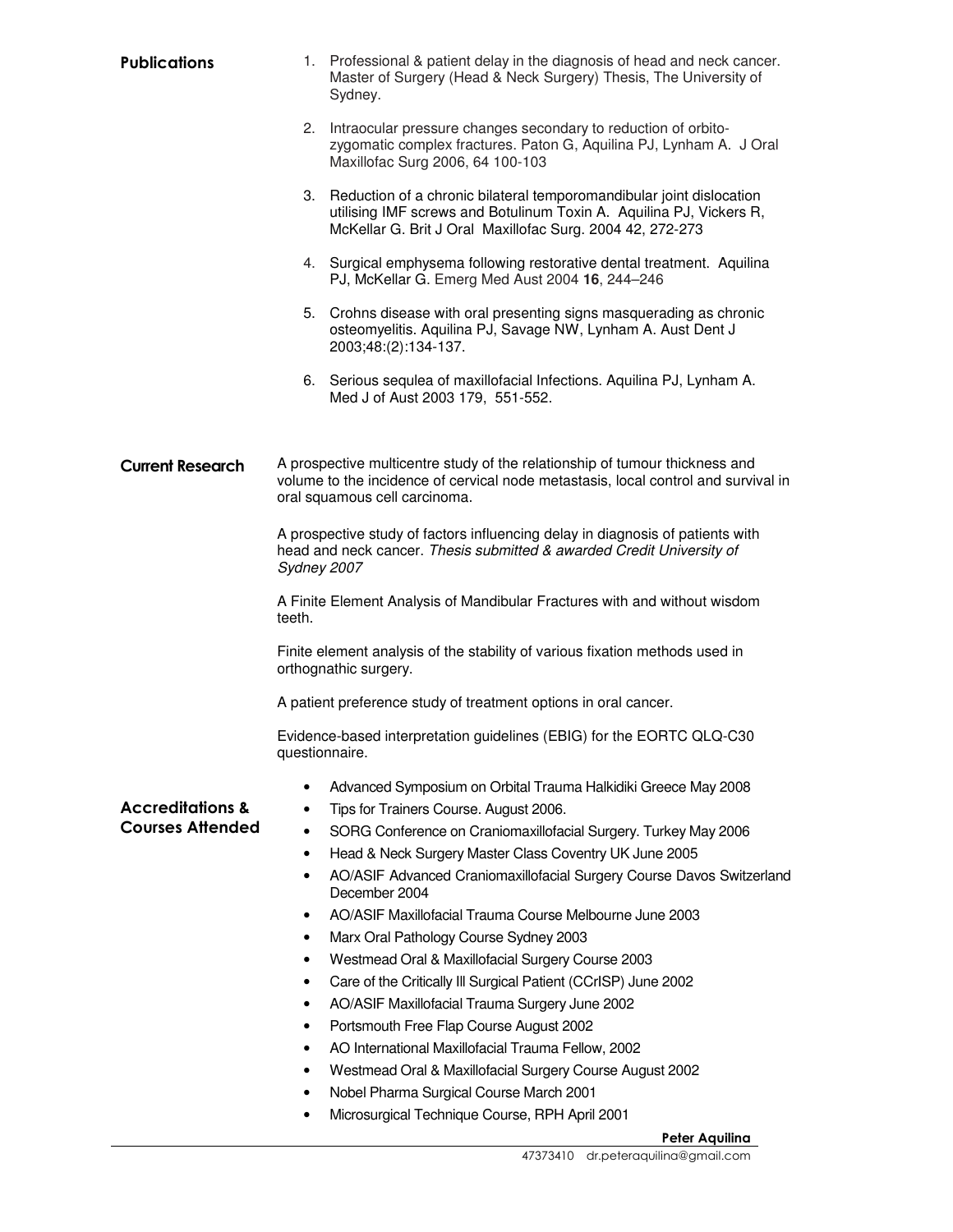| <b>Accreditations &amp;</b><br><b>Courses Attended</b><br>(cont) | Basic Surgical Skills Course RACS Perth May 2001<br>٠<br><b>EMST (ATLS) 2000</b><br>$\bullet$                                                                                                                                                                                                                                                                                                                                                                                                                                                                                                                                                                                                                                                                                             |
|------------------------------------------------------------------|-------------------------------------------------------------------------------------------------------------------------------------------------------------------------------------------------------------------------------------------------------------------------------------------------------------------------------------------------------------------------------------------------------------------------------------------------------------------------------------------------------------------------------------------------------------------------------------------------------------------------------------------------------------------------------------------------------------------------------------------------------------------------------------------|
| Lectures &<br><b>Presentations</b><br>Given                      | Invited Lecturer AO Head & Neck Reconstruction Course, Sydney June<br>٠<br>2008<br>Invited International Lecturer/Faculty Craniomaxillofacial Trauma, Jakarta,<br>٠<br>Indonesia June 2007<br>Invited International Lecturer/Faculty<br>Maxillofacial<br>Trauma<br>Course,<br>٠<br>Bangkok, Thailand, March 2007<br>Invited Lecturer/Faculty Maxillofacial Trauma Course Sydney. July 2007<br>٠<br>Course Co-Chairman AO course for Operating Room Personnel.<br>٠<br>Management of maxillofacial infections. Hunter New England Area Health<br>٠<br>Service Dental Officers. April 2007<br>Course Co-Chairman AO Course for Operating Room Personnel. Sydney<br>٠<br><b>June 2006</b><br>Invited International Lecturer AO/ASIF Maxillofacial Trauma Course,<br>٠                        |
|                                                                  | Philippines February 2006<br>Invited Lecturer AO/ASIF Craniomaxillofacial Trauma Course Sydney 2005<br>$\bullet$<br>Surgical Management of Skin Lesions; OMFS Advanced Surgical Training<br>٠<br>Westmead Hospital March 2005<br>Evidence Based Medicine & Wisdom Teeth; OMFS Advanced Surgical<br>٠<br>Training Westmead February 2005<br>Diagnosis & Management of Maxillofacial Infections; NSW Society of Oral<br>٠<br>& Maxillofacial Surgery January 2005<br>Oral & Maxillofacial Infections in General Dental Practice; Audio CD<br>٠<br>presentation for the Australian Dental Association.<br>Invited Lecturer AO/ASIF Craniomaxillofacial Trauma Course Sydney June<br>$\bullet$<br>2004<br>Invited Lecturer Westmead Advanced Oral & Maxillofacial Surgery Course<br>٠<br>2004 |
| Professional<br><b>Affiliations</b>                              | Australian & New Zealand Association of Oral & Maxillofacial Surgeons;<br>٠<br><b>Full Member</b><br>Royal Australasian College of Dental Surgeons; Fellow<br>٠<br>Amercian College of Oral & Maxillofacial Surgeons: Fellow<br>٠<br>International Association of Oral & Maxillofacial Surgeons: Fellow<br>٠<br><b>AO/ASIF Alumnus</b><br>٠<br>Australian Medical Association                                                                                                                                                                                                                                                                                                                                                                                                             |
| Professional<br>Interests                                        | The management of severe maxillofacial trauma.<br>٠<br><b>Orthognathic Surgery</b><br>٠<br>Registrar training<br>Research                                                                                                                                                                                                                                                                                                                                                                                                                                                                                                                                                                                                                                                                 |